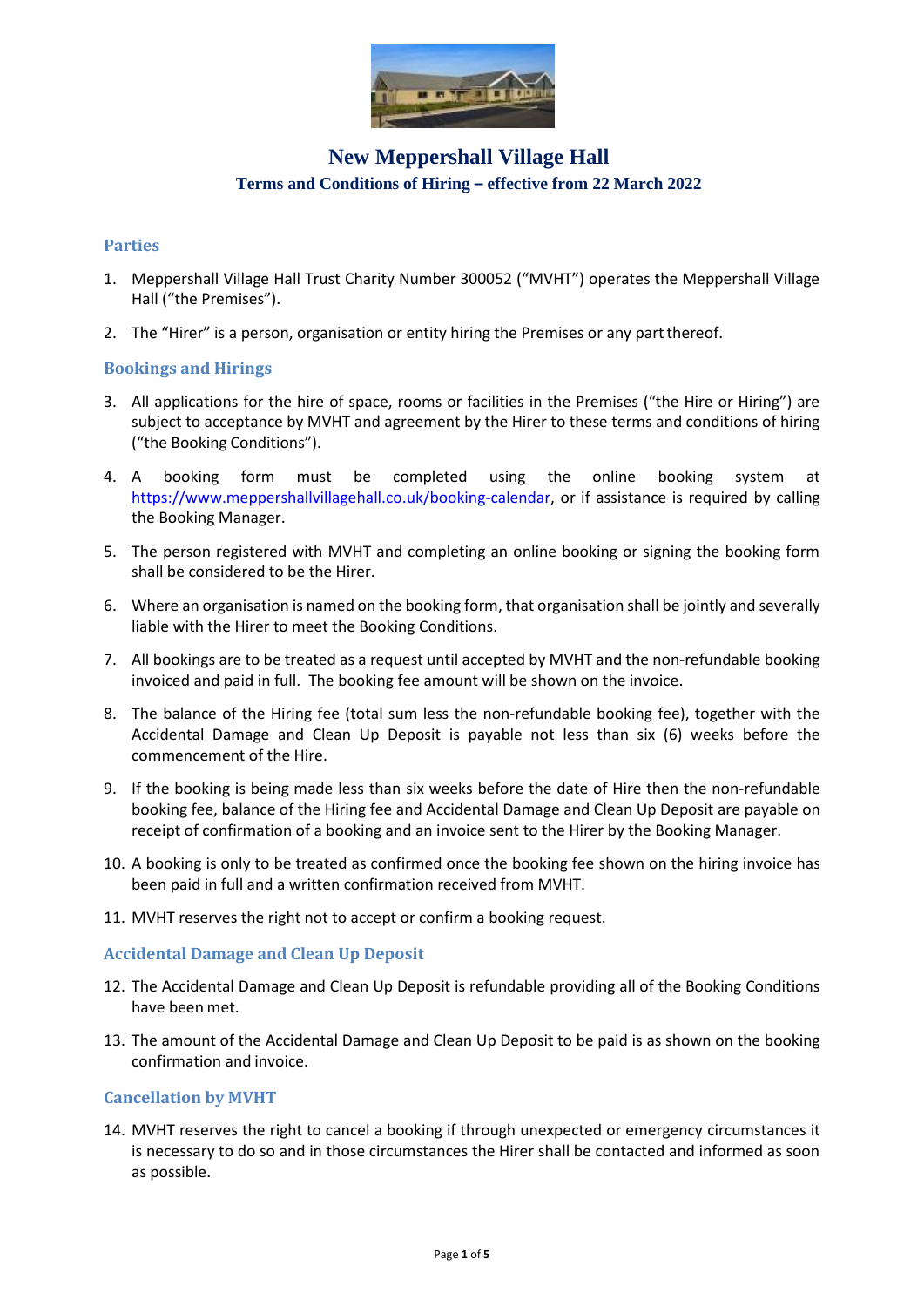

15. In the circumstances of an emergency cancellation of the Hiring the Hirer will be entitled to a full refund of any Hiring fee and Damages and Clean Up Deposit paid.

#### **Bar and Alcohol**

- 16. If required a licensed bar will be provided by Meppershall Social Club.
- 17. Unless otherwise agreed in writing by Meppershall Social Club no alcohol may be brought onto nor sold at the Premises nor without a licence issued by the relevant Licensing Authority and specific written consent provided to the Hirer from MVHT.
- 18. The Hirer is responsible for ensuring that all their guests or attendees at an event comply with the law as regards alcohol.
- 19. If MVHT allows a Hirer to provide alcohol or other drinks for their guests, then the Hirer must comply with any conditions or regulations specified and confirmed in writing by MVHT.
- 20. Unless specifically agreed the bar will close at 11.30pm.
- 21. Any sums payable in respect of bar services are to be paid to Meppershall Social Club in accordance with the prices and terms agreed with them.
- 22. In the event of any non-payment of the sum(s) payable for bar services to Meppershall Social Club then repayment of the Accidental Damage and Clean Up Deposit will be reduced by the amount outstanding and unpaid.

#### **Hirers Responsibilities**

- 23. The booking or hire of the Premises or any part thereof does not entitle the Hirer to use or to enter the Premises at any time other than the specific hours for which a booking has been made unless prior arrangements have been agreed with the Booking Manager.
- 24. The Hirer shall not sub-let the Premises or any part thereof.
- 25. At the end of the Hire the Premises or the part hired must be left locked and secure with **all** doors and windows closed and in a clean and orderly state.
- 26. All furniture or equipment used by the Hirer should be re-placed in the same location and storage format (pictures are in the store room) from which it was taken.
- 27. No pins, nails, stickers or similar fixings may be used other than on existing notice boards.
- 28. Cleaning equipment is provided in the kitchen, main hall, chair store and cleaners cupboard for use by the Hirer to ensure the Premises, tables & chairs are left in a clean and tidy state.
- 29. Refuse must be put into waste type plastic bags and placed in the large Veolia bins outside the building in the car park area which are to be left locked (a key is provided at the time of Hire which must be returned at the end of the Hire).
- 30. Charges will be payable if the requirements set out herein are not met, or for damage or a requirement for additional cleaning (which is charged in accordance with our published Hire rates and price list).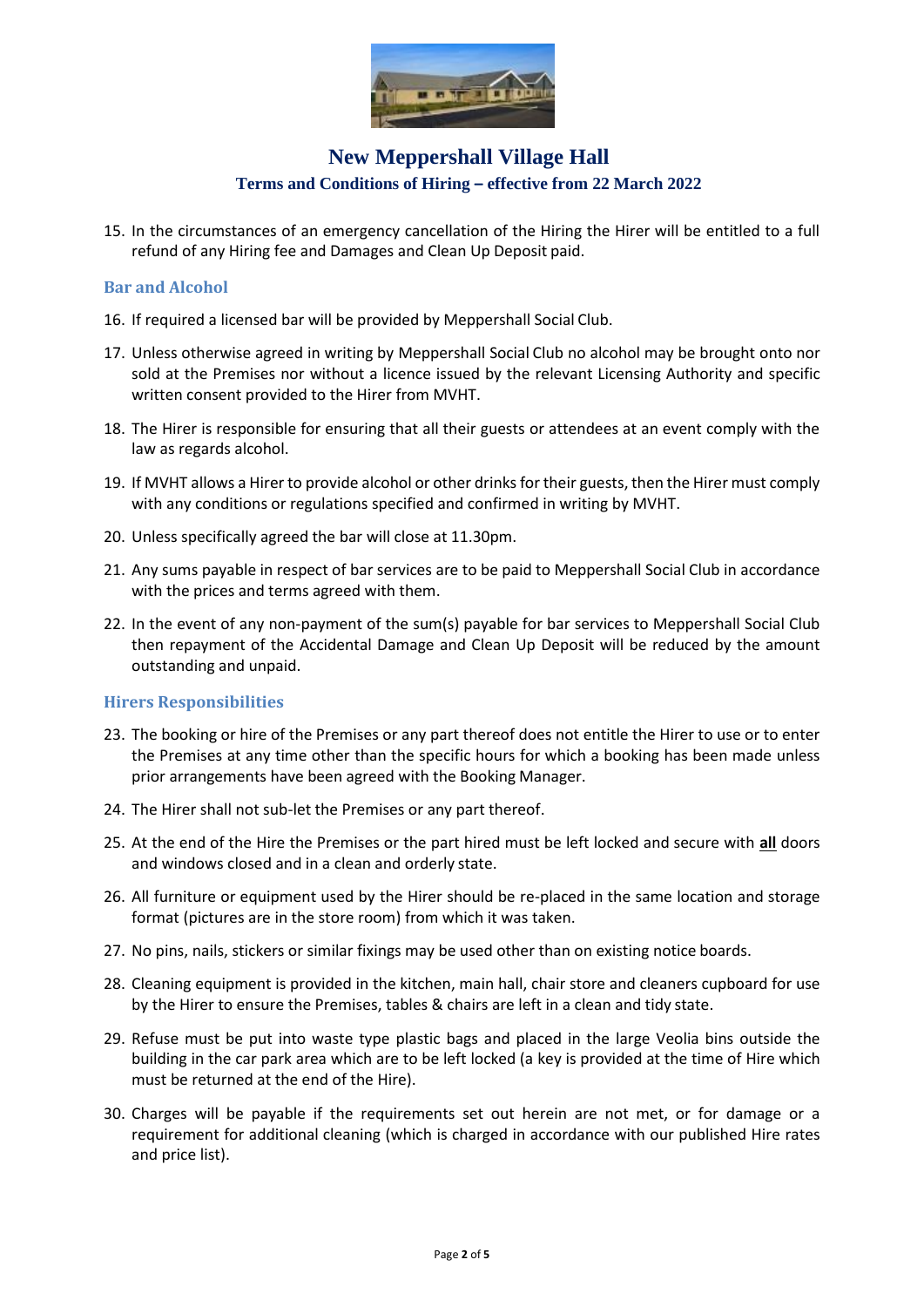

- 31. The use of confetti and glitter type products is not allowed due to their staining effects and difficulties in cleaning. Any use of such products will result in deductions from the Damages and Clean Up Deposit for additional cleaning time in accordance with our published Hire rates and price list.
- 32. The use of smoke effect machines or similar is not permissible as they set off the fire alarms. Any use of such products will result in deductions from the Damages and Clean Up Deposit for a reset callout charge in accordance with our published Hire rates and price list.
- 33. Any accidents or damage must be reported to the Chairman, Treasurer or Booking Manager as soon as possible.
- 34. The Hirer shall ensure only their invited guests or holders of valid tickets are allowed into the Premises and to the room or part hired.
- 35. The Hirer shall ensure good lawful order is kept in the Premises or any part thereof during the hiring, and in respect of the conduct of all persons attending their event. MVHT may charge the Hirer for any expenses that are incurred to preserve order prior to, during, or after any Hire.
- 36. Noise must be kept to an acceptable level in relation to the neighbouring housing.
- 37. If the windows or doors are opened then the level of noise within the Premises or hired part thereof must be reduced accordingly.
- 38. Any event held or Hiring by a Hirer must cease by 12 midnight unless specific consent to an alternative time has been obtained from MVHT.
- 39. The Hirer shall ensure that all persons invited to the Premises leave without making undue noise. Complaints from the neighbours or Central Bedfordshire Council may lead to the Damages and Clean Up Deposit being forfeited and future requests to hire the Premises or any part thereof being declined.
- 40. MVHT accepts no responsibility for any vehicles or property brought to or left on or near to the Premises during or after the Hiring, and reserves the right to dispose of any vehicles or property left uncollected for more than seven days and to retain the sale proceeds.
- 41. Motor vehicles are parked at the owner's risk.
- 42. No furniture or equipment belonging to MVHT is to be removed or taken from the Premises at any time.
- 43. Smoking (including use of e-cigarettes, vaping or similar activity) or the use of illegal drugs is not permitted anywhere inside nor close to the Premises.
- 44. All Fire exits and emergency escape routes must be kept clear at all times, fire break doors kept shut when not in use and under no circumstances are fire detectors or fire alarm points to be covered up, disconnected or otherwise rendered ineffective or not visible.
- 45. The maximum capacity of the Main Hall in the Premises is 150 people, the Social Area 50, Saplings Room 25, Large Meeting Room 20, Smaller Meeting Room 10 depending on the standing/seated/tables/dance space format which must not be exceeded under any circumstances.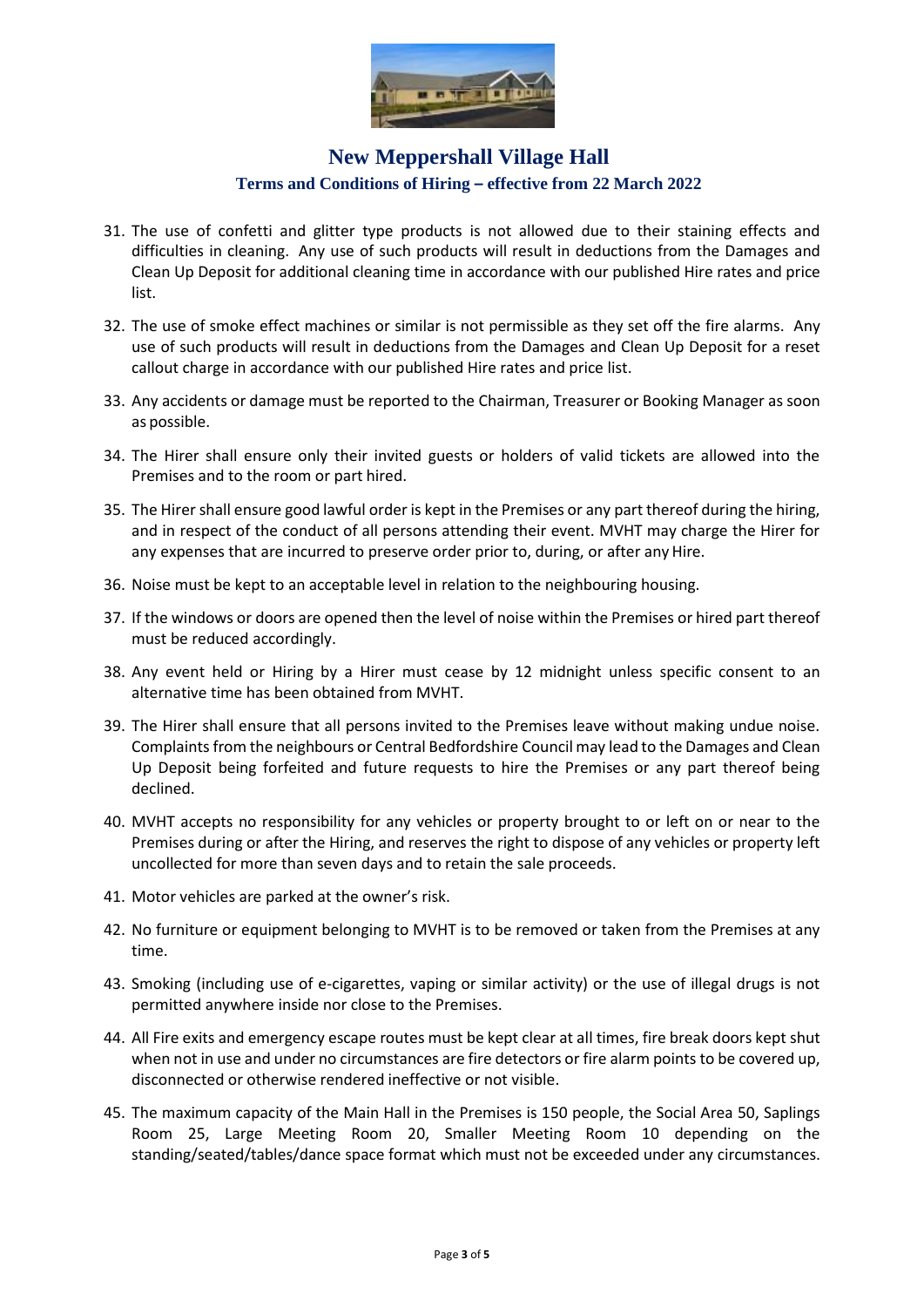

- 46. Any electrical or other equipment brought to the Premises must be certified safe, compliant with all relevant regulations including Fire and Electrical safety and current good practice, in good working order, and used in a safe manner.
- 47. The Premises electrical systems must not be overloaded nor modified in any way.
- 48. The Hirer is responsible for all licensing requirements applicable to their Hire including Gaming, Betting and Performance licenses and for ensuring compliance with all specified requirements relating to the use of the Premises by the Hirer.
- 49. Child and Vulnerable Adult Protection Policies and enforcement are the responsibility of the Hirer.
- 50. The Hirer is responsible for their own insurance in respect of the Hire and shall indemnify and keep indemnified MVHT and each of the Trustees against any claim directly relating to the Hire or the Hirers use of the Premises.
- 51. The Hirer must not do anything nor bring onto the Premises anything which may endanger the Premises or individuals attending the Premises or render invalid any insurance policies, regulatory approvals or licenses relating to the Premises, details of which are available on notice boards in the Premises or on request.

### **MVHT Responsibilities**

- 52. MVHT will make available the Premises or any part thereof for the time booked by the Hirer provided that the full Hiring fee and Damages and Clean Up Deposit have been paid.
- 53. Unless otherwise agreed in writing, if payment of the Hiring Fee and Damages and Clean Up Deposit have not been paid in full at least six weeks before the Hiring date MVHT shall not be obliged to make the Premises available or any part thereof and the Hiring shall be deemed to have been cancelled.
- 54. So far as is reasonably possible at the commencement of the Hire MVHT shall provide all equipment, tables, chairs and other facilities included in the Hire in good working order, clean and usable by the Hirer.
- 55. MVHT shall take reasonable care but will not be responsible for any loss of or damage to any property or equipment belonging to the Hirer, or any injury which may be incurred by any person or persons invited to, or using the Premises or relevant part during the Hiring, arising from any cause whatsoever which is beyond the control of MVHT.
- 56. MVHT reserves the right to enter the Premises or any part thereof at any time and to take any action it considers reasonable and necessary in the interests of good order, safety or to ensure compliance with these Booking Conditions and/or applicable legal requirements.

### **Emergencies and Fire Regulations**

- 57. Fire Exits must be kept clear of any tables, chairs, hirers equipment, stock items or similar.
- 58. The Hirer is responsible for all their guests or attendees in the case of an emergency, including fire.
- 59. It is the Hirers responsibility to inform their guests and attendees as to the location of the Fire Exits and to ensure they are aware of the various ways to exit the Premises in case of emergency or fire.